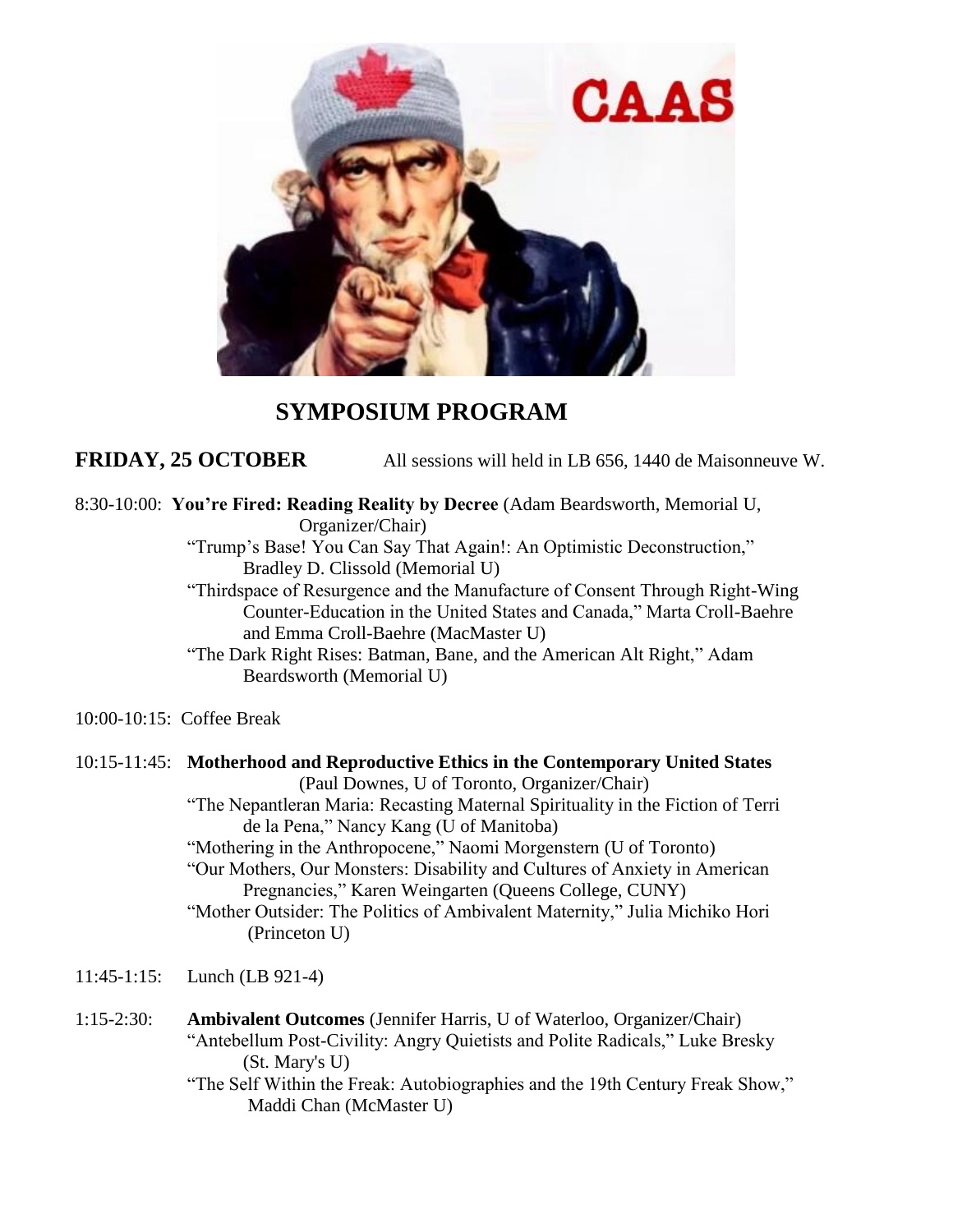|               | "A Hairdresser's Experience of Publishing: Eliza Potter and the Angry Mob,"<br>Jennifer Harris (U of Waterloo)                                                                                                                                                                                                                                                                                                                                                                                                                               |
|---------------|----------------------------------------------------------------------------------------------------------------------------------------------------------------------------------------------------------------------------------------------------------------------------------------------------------------------------------------------------------------------------------------------------------------------------------------------------------------------------------------------------------------------------------------------|
| $2:30-2:45$ : | <b>Coffee Break</b>                                                                                                                                                                                                                                                                                                                                                                                                                                                                                                                          |
| $2:45-4:00$ : | <b>Recovering Early 20th-Century US Women Writers (Mary Chapman, U of</b><br>of British Columbia, Organizer)<br>"Crafting the Global Girl: Edith Eaton in <i>Modern Priscilla</i> ," June Howard and<br>Valentina Montero-Roman (U of Michigan)<br>"The Winnifred Eaton Digital Archive Project: Collecting and Coding Eaton's<br>Oeuvre," Joey Takeda and Sydney Lines (U of British Columbia)<br>"Early Twentieth-Century Views on Forestry and Conservation: Madge Macbeth's<br>The Patterson Limit (1923)," Shoshannah Ganz (Memorial U) |
| $4:00-4:15$ : | <b>Coffee Break</b>                                                                                                                                                                                                                                                                                                                                                                                                                                                                                                                          |
| $4:15-5:30:$  | Re-Sounding African American Culture & Literature (Kristin Moriah, Queen's<br>U, Organizer/Chair)<br>"Temptation and the God Flow: Sound and Signification in Pre- and<br>Post-Conversion Hip-hop," Alyssa Woods (U of Guelph) and Robert<br>Michael Edwards (U Ottawa),<br>"African American Sounds and Techniques in David Chariandy's Brother," Brian<br>Lefresne (Humber College)                                                                                                                                                        |

"Jelly Roll Morton's New Orleans: Mimesis and Memory," Ryan Stafford (University of Toronto)

# **SATURDAY, 26 OCTOBER**

| $8:30-10:00$ : | <b>Conspiracist-in-Chief: Conspiracy Theory in the Age of Trump (Lindsey)</b>   |
|----------------|---------------------------------------------------------------------------------|
|                | Banco, U of Saskatchewan, Organizer/Chair)                                      |
|                | "Conspiracy or Counterintelligence?: On the Creation of Alternate Realities,"   |
|                | Jason Demers (U of Regina)                                                      |
|                | "That Struggle for the Soul of America: Cultural Marxism, Conspiracy Theories   |
|                | and Culture Wars in Three Presidential Campaigns," Andrew Woods                 |
|                | (Western U)                                                                     |
|                | "Conspiracy, Democracy, and the Death of the Dual State in US Post-Apocalyptic  |
|                | Fiction," Mason Wales (York U)                                                  |
|                | "Blue Pills, Fake Steaks and Déjà Vu: Waking Up to Prescriptive Paranoia in the |
|                | Age of Trump," Janet Melo-Thaiss (York U)                                       |
|                |                                                                                 |
|                |                                                                                 |

10:00-10:15: Coffee Break

## 10:15-11:45: **Unsettling States** (Nicola Nixon, Concordia U, Organizer/Chair)